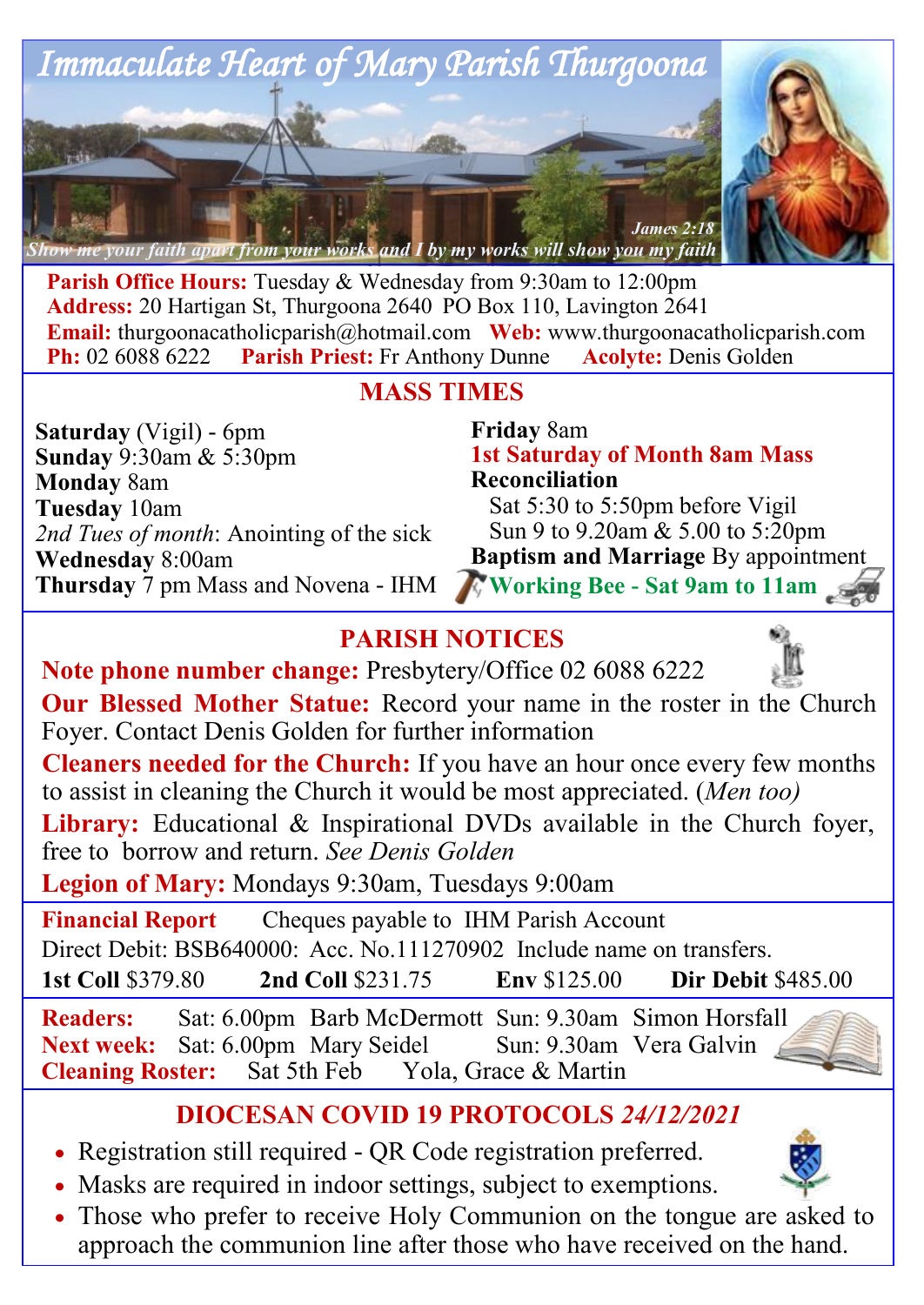## **4th SUNDAY IN ORDINARY TIME - YEAR C 30/01/2022**

In the days of Josiah, the word of the Lord was addressed to me, saying: 'Before I formed you in the womb I knew you; before you came to birth I consecrated you; I have appointed you as prophet to the nations. 'So now brace yourself for action. Stand up and tell them all I command you. Do not be dismayed at their presence, or in their presence I will make you dismayed.

'I, for my part, today will make you into a fortified city, a pillar of iron, and a wall of bronze to confront all this land: the kings of Judah, its princes, its priests and the country people. They will fight against you but shall not overcome you, for I am with you to deliver you – it is the Lord who speaks.'

*I will sing of your salvation.*

Love is always patient and kind; it is never jealous; love is never boastful or conceited; it is never rude or selfish; it does not take offence, and is not resentful. Love takes no pleasure in other people's sins but delights in the truth; it is always ready to excuse, to trust, to hope, and to endure whatever comes. Love does not come to an end. But if there are gifts of prophecy, the time will come when they must fail; or the gift of languages, it will not continue for ever; and knowledge – for this, too, the time will come when it must fail. For our knowledge is imperfect and our prophesying is imperfect; but once perfection comes, all imperfect things will disappear.

When I was a child, I used to talk like a child, and think like a child, and argue like a child, but now I am a man, all childish ways are put behind me. Now we are seeing a dim reflection in a mirror; but then we shall be seeing face to face. The knowledge that I have now is imperfect; but then I shall know as fully as I am known. In short, there are three things that last: faith, hope and love; and the greatest of these is love.

### **Gospel Acclamation Luke 4:18**

Alleluia, alleluia!

The Lord sent me to bring Good News to the poor and freedom to prisoners. Alleluia!

### **Gospel Luke 4:21-30**

Jesus began to speak in the synagogue: 'This text is being fulfilled today even as you listen.' And he won the approval of all, and they were astonished by the gracious words that came from his lips. They said, 'This is Joseph's son. surely?' But he replied, 'No doubt you will quote me the saying, "Physician, heal yourself" and tell me, "We have heard all that happened in Capernaum, do the same here in your own countryside."' And he went on, 'I tell you solemnly,

# **Responsorial Psalm Psalm 70(71):1-6,15,17**

### **Second reading 1 Corinthians 13:4-13**

## **First reading Jeremiah 1:4-5,17-19**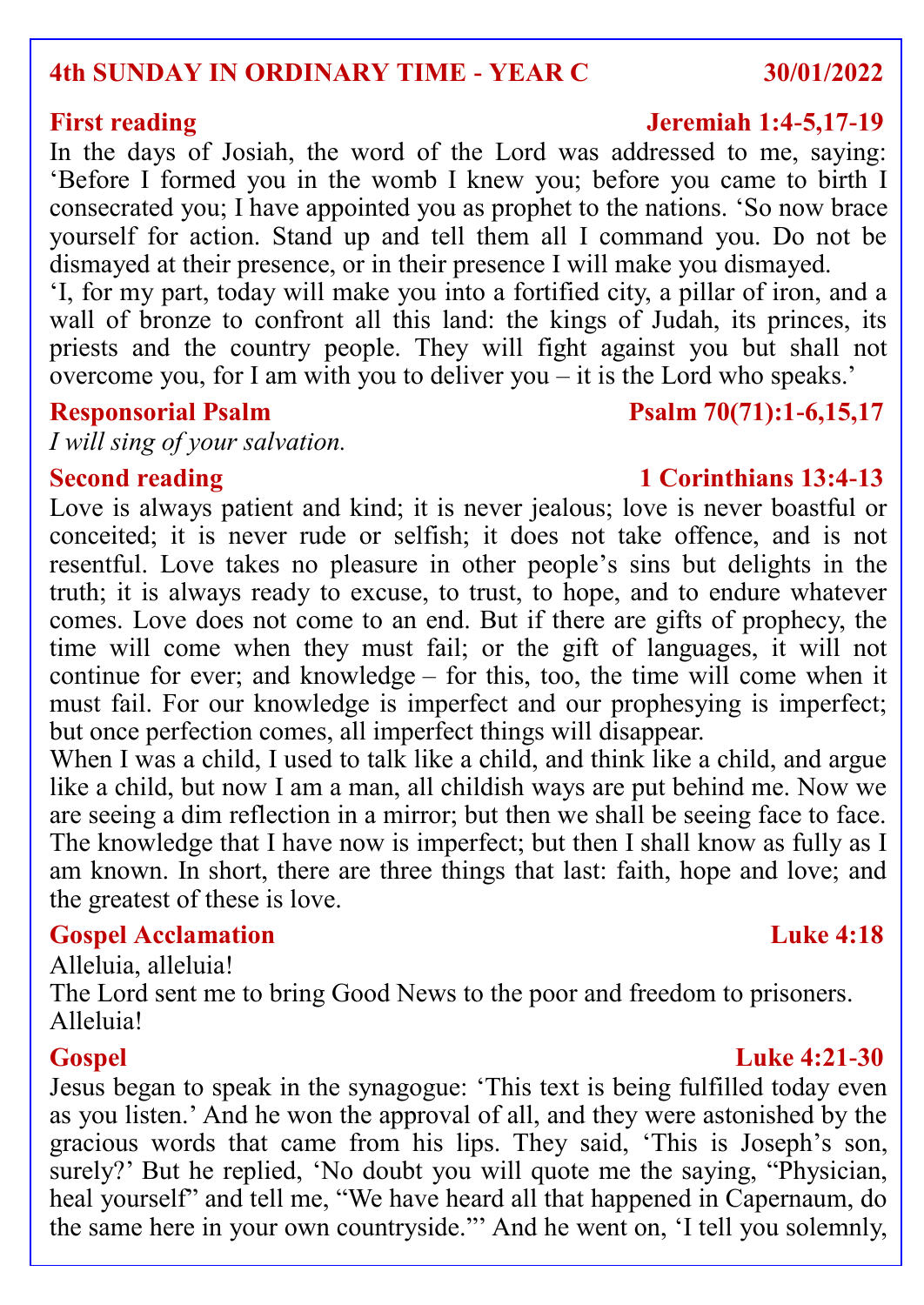no prophet is ever accepted in his own country. 'There were many widows in Israel, I can assure you, in Elijah's day, when heaven remained shut for three years and six months and a great famine raged throughout the land, but Elijah was not sent to any one of these: he was sent to a widow at Zarephath, a Sidonian town. And in the prophet Elisha's time there were many lepers in Israel, but none of these was cured, except the Syrian, Naaman.'

When they heard this everyone in the synagogue was enraged. They sprang to their feet and hustled him out of the town; and they took him up to the brow of the hill their town was built on, intending to throw him down the cliff, but he slipped through the crowd and walked away. *universalis.com*

## **Prayers of the Faithfull:**

**For our sick,** Bro Chris Greck, Jackson Davis, Shamus Clancy, Mathew Dix, Katerie Byrnes, Elise Stevens, Carmel Baker, & Laurie Evans. We pray to the Lord. **R.** Lord hear our prayer.

**For our recently departed,** Peter Kerstjens, John Corby and those who's anniversaries occur at this time inc. Dallas Hanrahan, Andrew Trethowan, and Brian Baker.

We pray to the Lord. **R.** Lord hear our prayer.

### **Communion Antiphon Cf. Ps 30: 17-18**

Let your face shine on your servant. Save me in your merciful love. O Lord, let me never be put to shame, for I call on you. *universalis.com*

# **PROPHET TO THE NATIONS: SCOTT HAHN**

God's words in today's First Reading point us beyond Jeremiah to Jesus. Like Jeremiah, Jesus was consecrated in the womb and sent as a "prophet to the nations". Like the prophets before Him, Jesus too faces hostility.

In today's Gospel, the crowd in His hometown synagogue quickly turns on Him,



apparently demanding a sign, some proof of divine origins, that He's more than just "the son of Joseph." The sign He gives them is that of the prophets Elijah and Elisha. From their colourful careers Jesus draws two stories.

In each, the prophets bypass "many . . in Israel" to bestow God's blessings on non-Israelites who had faith that the

prophets were men of God. "None . . . not one" in Israel was found deserving, Jesus emphasizes. His point isn't lost on His audience. They know He's likening them to the "many . . . in Israel" in the days of the prophets. That's why they try to